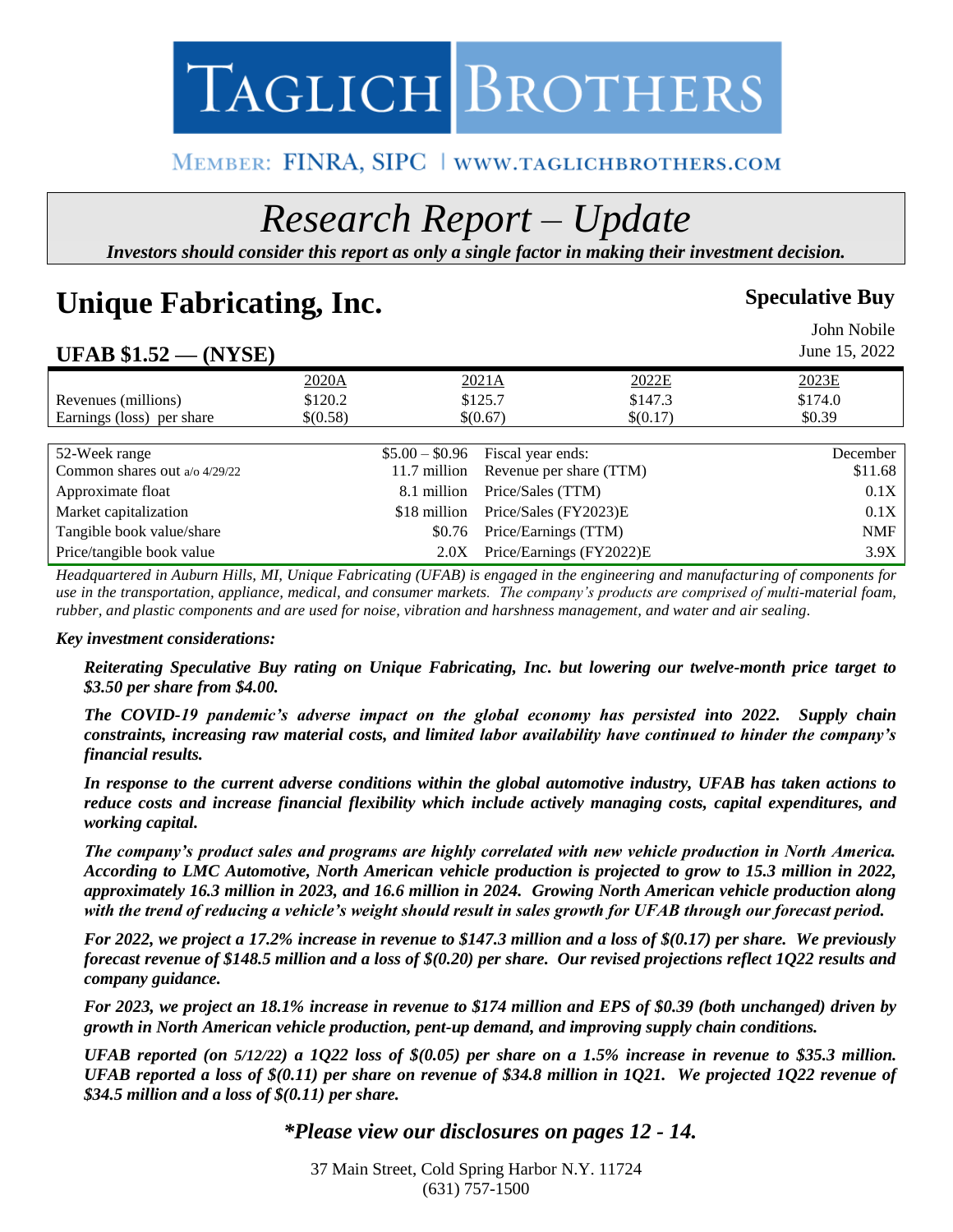#### *Recommendation and Valuation*

#### **Reiterating Speculative Buy rating on Unique Fabricating, Inc. but lowering our twelve-month price target to \$3.50 per share from \$4.00.**

The COVID-19 pandemic's adverse impact on the global economy has persisted into 2022. Supply chain constraints, increasing raw material costs, and limited labor availability have continued to hinder the company's financial results. In response to the current adverse conditions within the global automotive industry, UFAB has taken actions to reduce costs and increase financial flexibility which include actively managing costs, capital expenditures, and working capital.

The company's product sales and programs are highly correlated with new vehicle production in North America. According to LMC Automotive, North American production remained flat at 12.9 million in 2021. Projections are for North American annual vehicle production to grow to 15.3 million in 2022, approximately 16.3 million in 2023, and 16.6 million in 2024. Growing North American vehicle production along with the trend of reducing a vehicle's weight and increasing passenger comfort should result in sales growth for UFAB through our forecast period.

UFAB currently trades at a trailing twelve-month P/S multiple of 0.1X (0.2X previously). Company peers trade at a multiple of 0.3X (unchanged) trailing twelve-month sales. We believe UFAB'S valuation should improve based on our projected revenue growth. We applied a multiple of 0.25X (down from 0.3X previously to adjust for diminished valuation) to our FY23 revenue projection of \$14.83 per share, discounted to account for execution risk, to obtain a year-ahead value of approximately \$3.50 per share.

#### *Business*

Headquartered in Auburn Hills, MI, Unique Fabricating (UFAB) is engaged in the engineering and manufacturing of components for use in the transportation, appliance, medical, and consumer markets. The company's products are comprised of multi-material foam, rubber, and plastic components and are used for noise, vibration and harshness management, acoustical management, water and air sealing, decorative and other functional applications.

Unique manufactures air management products, heating ventilating and air conditioning (HVAC) products, seals, fender stuffers, air ducts, acoustical insulation, door water shields, gas tank pads, light gaskets, topper pads, mirror gaskets, glove box liners, personal protection equipment, and packaging.

UFAB's products are sold mainly to the North American transportation market (approximately 89% of total sales in 2021), which includes automotive and heavy-duty trucks. The company also serves the appliance, medical, and consumer markets.

By sealing out air, noise and water intrusion, and by providing sound absorption and blocking, Unique's products improve the interior comfort of a vehicle. Unique's products perform similar functions for appliances, water heaters and HVAC systems, improving thermal characteristics, reducing noise and prolonging equipment life.

Pictured at the top of the next page are UFAB's products used by automotive customers.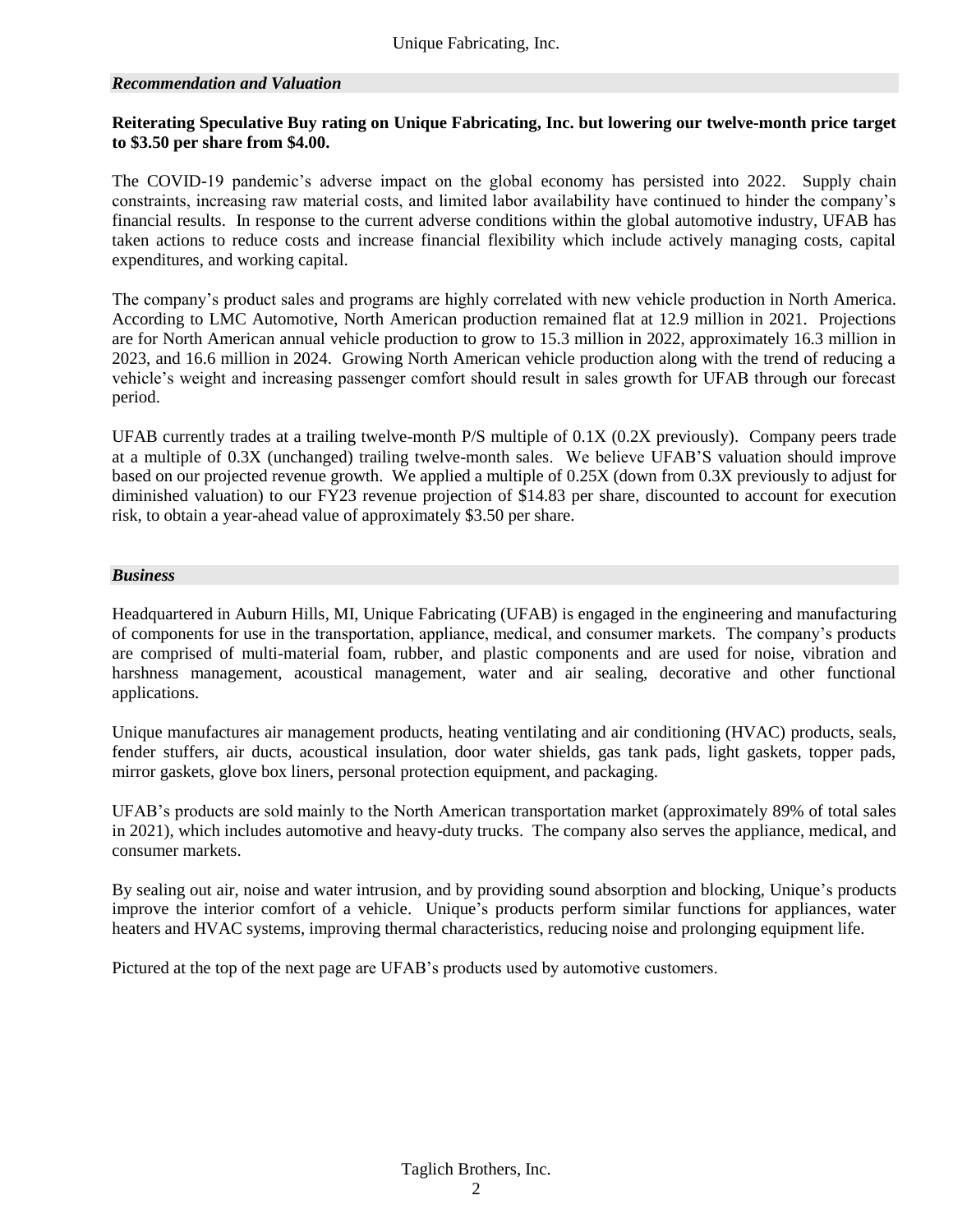

#### *Industry*

UFAB engineers and manufactures multi-material foam, rubber, and plastic components.

#### *Urethane Foam Products Manufacturing*

Products made with this type of foam are used to insulate objects, reduce shock in packaging, seat cushioning, carpet cushioning, car interiors, fluid filtration systems, and anti-noise and vibration systems.

The Urethane Foam Manufacturing industry fell annually by an estimated 0.1% to \$11.8 billion in 2021 from 2016. This projection includes an estimated decrease of 4.3% in 2020 as the COVID-19 pandemic disrupted key downstream markets. IBISWorld projects average annual revenue growth of 1.4% to \$12.6 billion in 2026. With automotive at 11.6% of the total market, this would equate to a \$1.5 billion market for automotive and automotive parts manufacturers by 2026 assuming the current percentages hold.

The state of the US automotive industry, including domestic production volumes, affects demand for foam products. The automotive industry uses polyurethane foam in car seats and insulation applications with demand directly correlated to automobile production levels. When more vehicles are manufactured, more foam products will be purchased by the automotive industry for inputs into their vehicles and their components. A greater focus on fuel efficiency will result in more prevalent use of foam in automobile production, given its light weight. According to LMC Automotive, North American production remained flat at 12.9 million in 2021. Projections are for North American annual vehicle production to grow to 15.3 million in 2022, approximately 16.3 million in 2023, and 16.6 million in 2024.

#### *Rubber Products Manufacturing*

The rubber products manufacturing industry generated sales of approximately \$18.5 billion in 2020 (according to IBISWorld), down 3.6% from 2019 as a result of the COVID-19 pandemic. Approximately 25.2% or \$4.7 billion of industry revenue is from the automotive segment. IBISWorld projects overall industry revenue growth at an annualized rate of 1.1% reaching \$21.4 billion over the five years to 2026. Increased demand for rubber products from key markets and consumers, likely heightened in 2021 and 2022 due to pent-up demand following the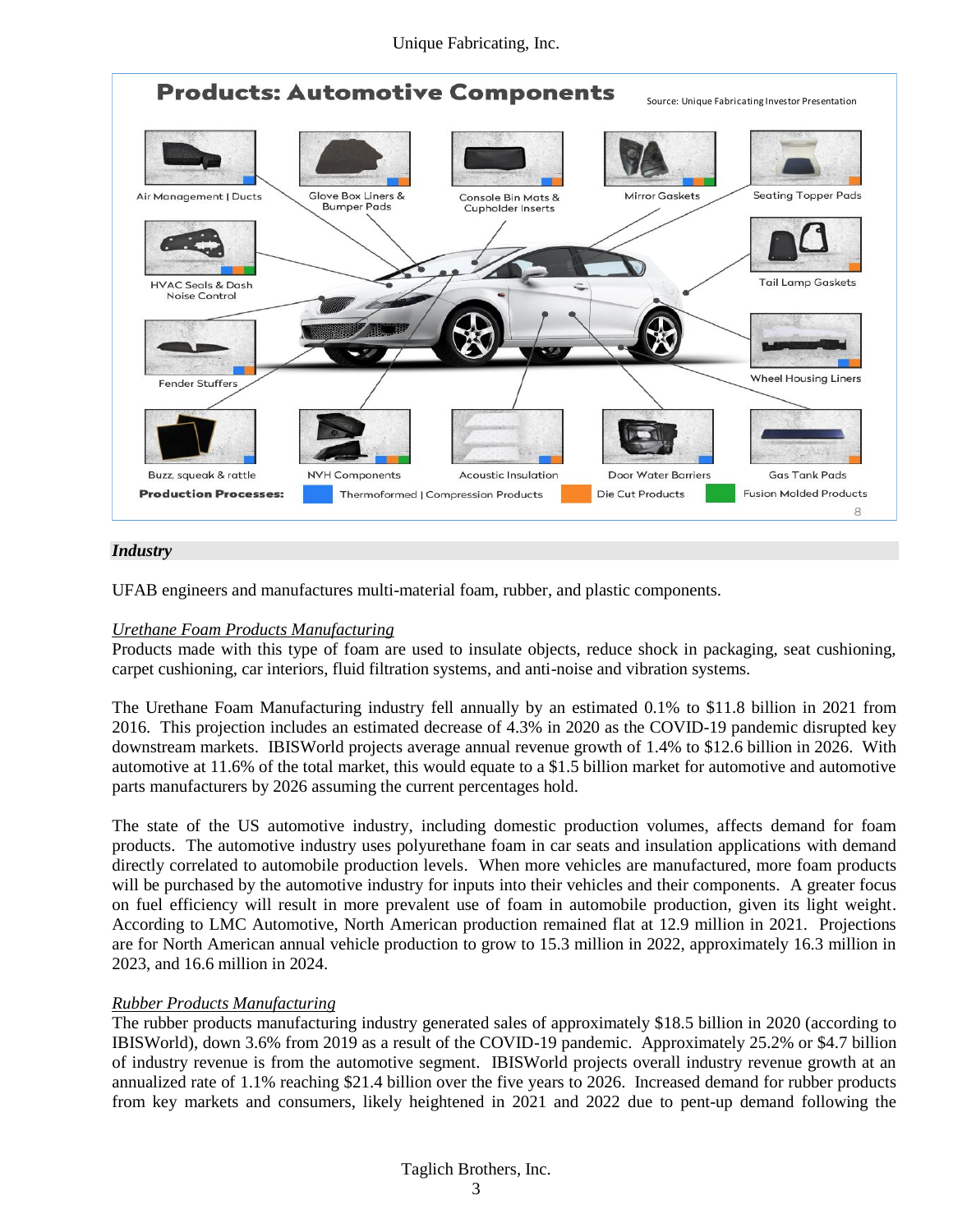economic slowdown caused by the COVID-19 pandemic, are expected to drive industry growth with the construction and automotive markets expected to rebound and help overall industry growth.

#### *Plastic Products Manufacturing*

Revenue for the Plastic Products Miscellaneous Manufacturing industry declined 12.4% to \$93.9 billion in 2020 as a result of lower new car sales and the value of construction falling due to COVID-19. IBISWorld projects the overall industry to grow at an annualized rate of 0.9% to \$108 billion in 2026 driven by rising demand from the domestic construction and automobile manufacturing markets.

Automotive manufacturers are the industry's largest market segment at 23.3%. Plastic offers automobile manufacturers an inexpensive, lightweight and corrosive-free material that can be used inside and outside the vehicle. While the overall segment has declined over the five years to 2020, plastic product usage in automobiles has expanded as manufacturers have increasingly sought to improve vehicle fuel efficiency.

Federal regulations requiring cars to have an average fuel economy of 40.4 miles per gallon by 2026 could increase the usage of plastic materials instead of steel in vehicle production.

#### *Primary End Market*

The automotive parts industry provides components, systems, subsystems and modules to OEMs for the manufacture of new vehicles. Within the automotive parts industry, North America is UFAB's core market.

Demand for automotive parts in the OEM market is generally a function of the number of new vehicles produced. Although OEM demand is tied to actual vehicle production, participants in the automotive parts industry also have the opportunity to grow through increasing product content per vehicle. We believe that the current trend of increasing fuel efficiency and lowering vehicle weight should help drive increased usage of parts produced by UFAB.

The evolution of materials utilized in vehicles is moving away from conventional steel and is expected to be increasingly replaced by lighter weight materials such as plastics and foam materials.

The outbreak and subsequent spread of COVID-19 had an adverse impact on North American vehicle production with most vehicle manufacturers having had some form of a shutdown at their facilities. According to LMC Automotive, North American production remained flat at 12.9 million in 2021. Projections are for North American annual vehicle production to grow to 15.3 million in 2022, approximately 16.3 million in 2023, and 16.6 million in 2024 (see chart at right).



#### *1Q22 Financial Results*

*1Q22* – The net loss was \$569,000 or \$(0.05) per share on a 1.5% increase in revenue to \$35.3 million. UFAB reported a net loss of \$1.1 million or \$(0.11) per share on revenue of \$34.8 million in 1Q21. We projected 1Q22 revenue of \$34.5 million and a net loss of \$1.3 million or \$(0.11) per share.

The increase in revenue was primarily driven by the company's cost recovery efforts (increased selling prices). Gross profit decreased to \$4.8 million from \$5.9 million with gross margins decreasing to 13.5% from 16.8%.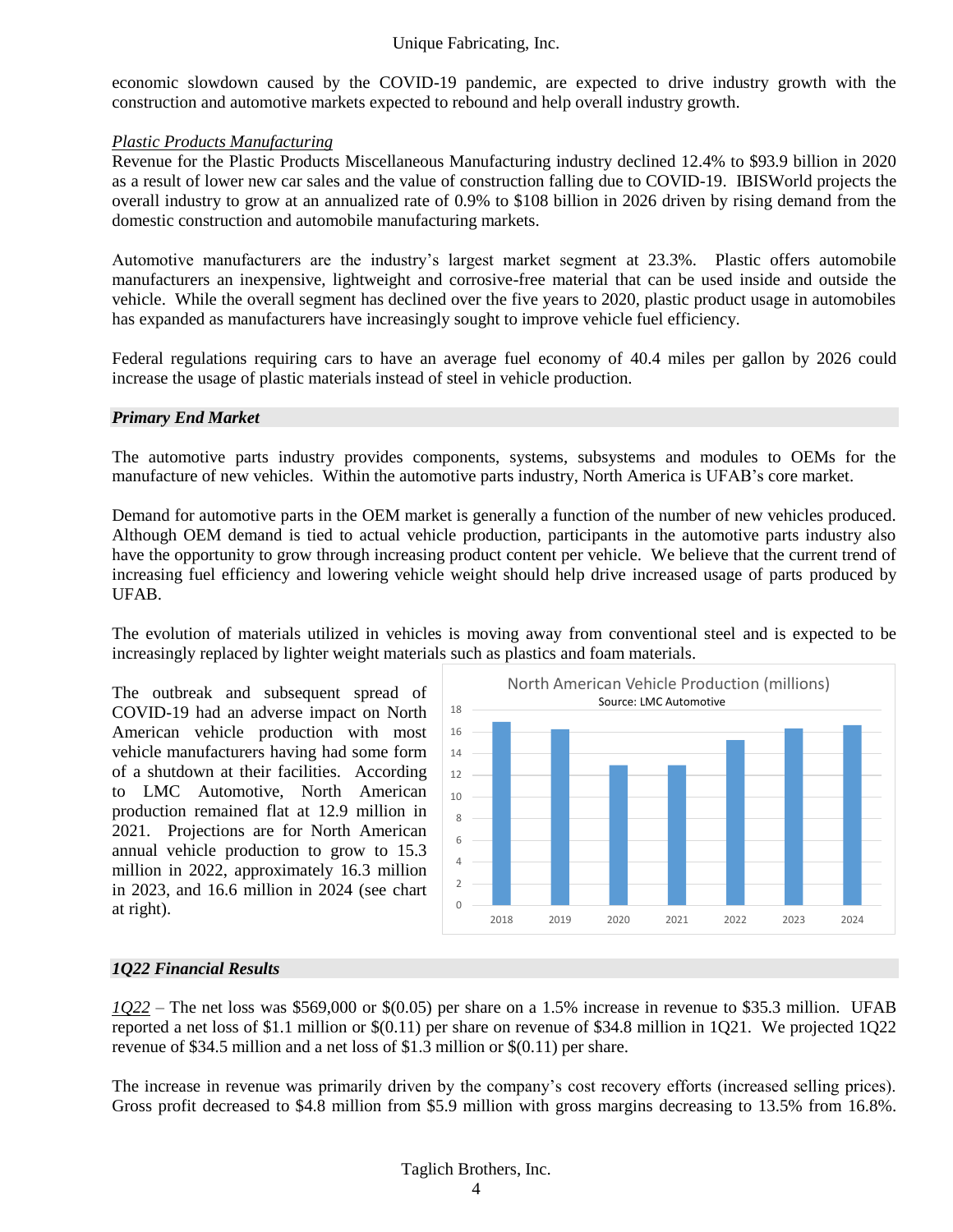The decrease in gross margins was primarily due to higher raw material, freight, and labor costs partially offset by the company's cost recovery efforts.

SG&A expenses decreased 14.5% to \$5 million from \$5.8 million due primarily to lower intangible asset amortization as certain intangible assets reached the end of their useful lives, and a reduction in salary expense. The operating loss was \$194,000 versus operating income of \$48,000 in 1Q21.

Interest expense decreased to \$481,000 from \$693,000 due to favorable mark-to-market adjustments on the company's interest rate swap.

*Liquidity -* As of March 31, 2022, the company had \$752,000 cash, a current ratio of 0.7, \$47 million of debt (of which is all current) for a debt/equity ratio of 1.5X, and approximately 29% of assets covered by equity.

In 1Q22, cash provided by operations was \$1.8 million consisting of cash earnings of \$391,000 and a \$1.4 million decrease in working capital. Cash used in investing activities of \$229,000 consisted primarily of capital expenditures. Cash used in financing of \$1.5 million consisted primarily of a net decrease in debt. Cash increased by \$10,000 to \$752,000 at March 31, 2022.

The company has a \$73 million credit agreement with Citizens Bank, NA. The credit agreement consists of a revolving line of credit of up to \$30 million, term loans totaling \$38 million, and a two year \$5 million line of credit dedicated to capital expenditures. The revolver and term loans mature on November 7, 2023 and bear interest at the greater of the prime rate or the federal funds rate plus a margin ranging from 1.75% to 3.25%, or LIBOR plus a margin ranging from 2.75% to 4.25%, based on senior leverage ratio thresholds measured quarterly. The effective interest rate as of March 31, 2022 was 5.5%.

In 4Q21 and 1Q22, the company was in violation of its financial covenants. The defaults, if not waived by the company's lenders, allows the lenders to accelerate the maturity of debt making it immediately due and payable. Accordingly, all debt subject to the credit agreement has been classified as current as of March 31, 2022.

On June 13, 2022, UFAB entered into an eighth amendment to the forbearance agreement which extends the forbearance period from June 13 2022, to July 14, 2022. The company intends to use the short-term extension of its forbearance agreement to continue negotiations with the lenders, including to pursue a cure or waiver of financial covenant defaults and to amend the credit agreement.

#### *Economic Outlook*

As Unique's customers are principally engaged in the North American automotive industry (approximately 89% of 2021 sales), the economic outlook for this region should have a direct influence on its sales.

In April 2022, the International Monetary Fund (IMF) revised its global economic growth estimates to an increase of 3.6% for 2022 and 2023, down from its January 2022 projection calling for 4.6% growth in 2022 and 3.8% growth in 2023. The downward revisions primarily reflect the economic damage from the war in Ukraine resulting in elevated inflation and rising interest rates.

The IMF revised its economic growth estimate for the US to an increase of 3.7% for 2022 and 2.3% for 2023. In January 2022, the IMF projected US economic growth of 4% and 2.6% for 2022 and 2023, respectively.

The second estimate of US GDP growth (released on May 26, 2022) showed the US economy decreased at an annual rate of 1.5% in 1Q22, down from the 6.9% increase reported in 4Q21. The 1Q22 US GDP estimate primarily reflects decreases in inventory investment, exports, federal government spending, and state and local government spending.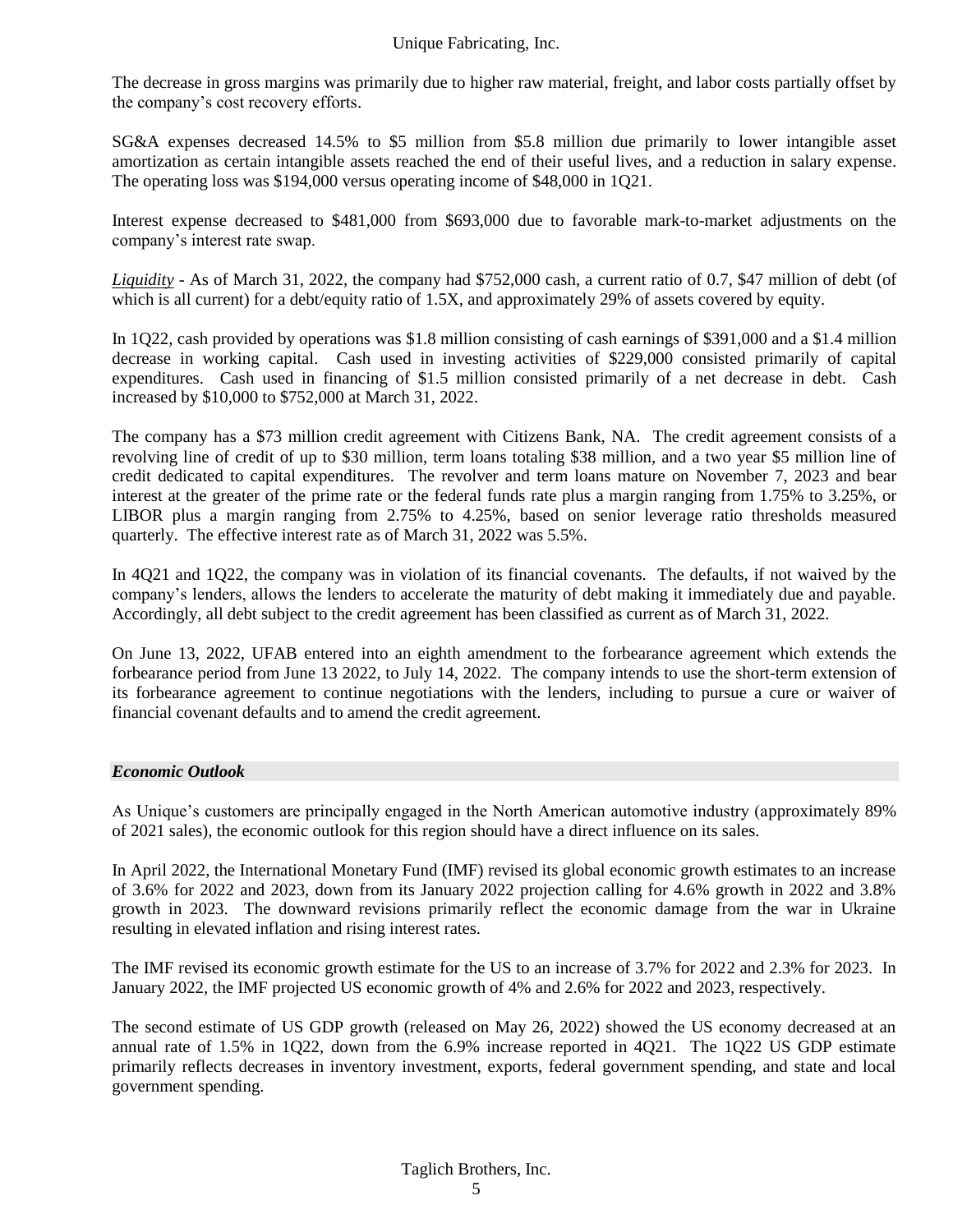#### *Projections*

The COVID-19 pandemic's adverse impact on the global economy has persisted into 2022. Supply chain constraints, increasing raw material costs, and limited labor availability have continued to hinder the company's financial results. In response to the current adverse conditions within the global automotive industry, UFAB has taken actions to reduce costs and increase financial flexibility which include actively managing costs, capital expenditures, and working capital.

The company's product sales and programs are highly correlated with new vehicle production in North America. According to LMC Automotive, North American production remained flat at 12.9 million in 2021. Projections are for North American annual vehicle production to grow to 15.3 million in 2022, approximately 16.3 million in 2023, and 16.6 million in 2024. Growing North American vehicle production along with the trend of reducing a vehicle's weight and increasing passenger comfort should result in sales growth for UFAB through our forecast period.

*FY22* - We project a 17.2% increase in revenue to \$147.3 million and a net loss of \$2 million \$(0.17) per share. We previously forecast revenue of \$148.5 million and a net loss of \$2.4 million or \$(0.20) per share. Our revised projections reflect 1Q22 results and company guidance.

We project gross profit increasing 22.1% to \$20.4 million due primarily to revenue growth and gross margin expansion to 13.9% from 13.3% on greater overhead coverage offset in part by higher material costs.

SG&A expenses are projected to decrease to \$20.1 million from \$22.6 million as the company's cost cutting efforts continue. SG&A margins should decrease to 13.6% from 18%. Operating income is projected to increase to \$339,000 from a loss of \$5.8 million in 2021 (excludes a \$5.1 million impairment charge).

We project interest expense decreasing to \$2.4 million from \$3 million as the company pays down debt. We project the company paying minimal taxes.

We project UFAB should generate \$4.2 million cash from operations on cash earnings of \$2.7 million and a \$1.5 million decrease in working capital. Cash from operations should cover projected capital expenditures and repayment of debt, increasing cash by \$14,000 to \$756,000 at December 31, 2022.

*FY23* - We project an 18.1% increase in revenue to \$174 million (unchanged) and net income of \$4.6 million \$0.39 per share (unchanged) driven primarily by growth in North American vehicle production, pent-up demand, and improving supply chain conditions.

We project gross profit increasing 45.2% to \$29.6 million due primarily to revenue growth and gross margin expansion to 17% from 13.9% on greater overhead coverage.

SG&A expenses are projected to increase to \$21 million from \$20.1 million to support sales growth. SG&A margins should decrease to 12.1% from 13.6%. Operating income is projected to increase to \$8.6 million from an estimated \$339,000 in 2022.

We project interest expense remaining flat at \$2.4 million. We project a 26% tax rate.

We project UFAB should generate \$6.8 million cash from operations on cash earnings of \$9 million and a \$2.1 million increase in working capital. Cash from operations is unlikely to cover projected capital expenditures and repayment of debt, reducing cash by \$9,000 to \$746,000 at December 31, 2023.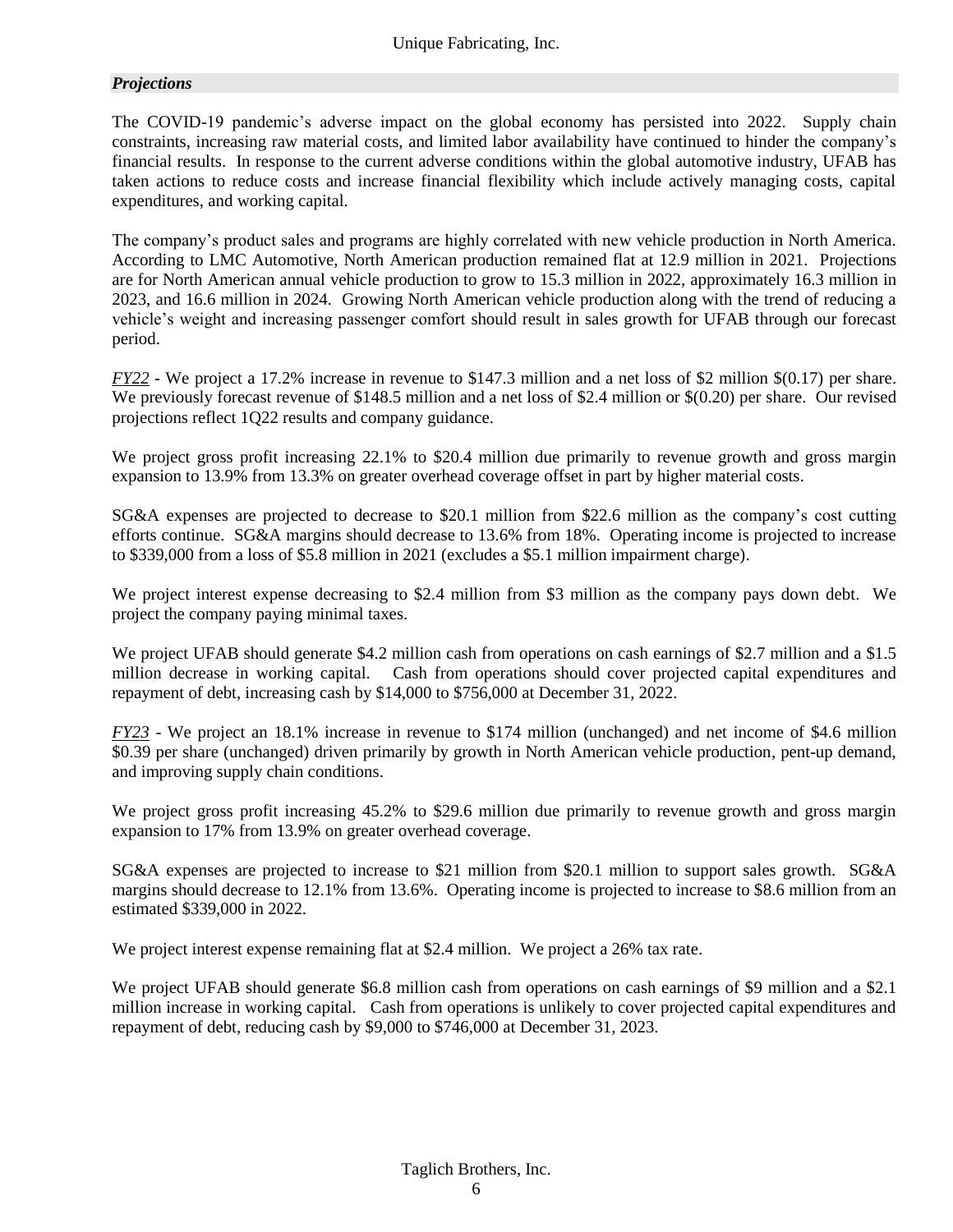#### *Risks*

In our view, these are the principal risks underlying the stock.

*Substantial debt level, going concern* - As of March 31, 2022, UFAB had approximately \$47 million of debt outstanding which has been classified as current due to certain financial covenant defaults. The company does not have sufficient cash or available liquidity to repay such debt through the next twelve months which raises substantial doubt about its ability to continue as a going concern.

*Pandemic concerns* – COVID-19 has had, and could continue to have, a material adverse effect on UFAB's business, financial condition and results of operations.

*Major customers may exert significant influence* - The vehicle component supply industry is highly fragmented and serves a limited number of large OEMs that have a significant amount of leverage over their suppliers. The company's contracts with major OEM and Tier 1 customers frequently provide for annual productivity cost reductions which UFAB has been able to offset through product design changes, increased productivity and similar programs with its suppliers. If UFAB is unable to generate sufficient production cost savings to offset price reductions, its gross margins and profitability would be adversely affected.

*Competition* – The vehicle component supply industry is highly competitive. UFAB'S products primarily compete on the basis of price, breadth of product offerings, product quality, technical expertise and development capability, product delivery and product service. Increased competition may lead to price reductions resulting in reduced gross margins and loss of market share.

*Supply chain risks* – The company's reliance on suppliers to secure raw materials exposes UFAB to volatility in the prices and availability of raw materials and components. A disruption in deliveries from suppliers could have a material adverse effect on the company's ability to meet its commitments to customers or could increase its operating costs.

*Exchange rate risks* – UFAB has two manufacturing facilities in Mexico and one in Canada. Because a portion of the company's manufacturing costs are incurred in Mexican pesos and Canadian dollars, fluctuations in the US dollar/Mexican peso, and US dollar/Canadian dollar exchange rates, may have a material effect on profitability, cash flows, and financial position.

*Cyclical nature of business* - The demand for the company's products is largely dependent on North American production of automobiles. UFAB's business is cyclical in nature as new vehicle demand is dependent on, among other things, consumer spending, which is closely tied to the overall strength of the economy. A weakening economy would likely lead to declines in vehicle production and adversely impact the company's financial condition. A potential disruption of US economic conditions lies in the global spread of the coronavirus that is likely to cause supply chain and demand issues which could adversely impact corporate operating results.

*Liquidity risk* - Shares of Unique Fabricating have risks common to those of the microcap segment of the market. Often these risks cause microcap stocks to trade at discounts to their peers. The most common of these risks is liquidity risk, which is typically caused by small trading floats and very low trading volume and can lead to large spreads and high volatility in stock price. There are 8.1 million shares in the float and the average daily volume is approximately 13,000 shares.

*Miscellaneous risk* - The company's ability to maintain its dividend and its financial results and equity values are subject to other risks and uncertainties including competition, operations, financial markets, regulatory risk, and/or other events. These risks may cause actual results to differ from expected results.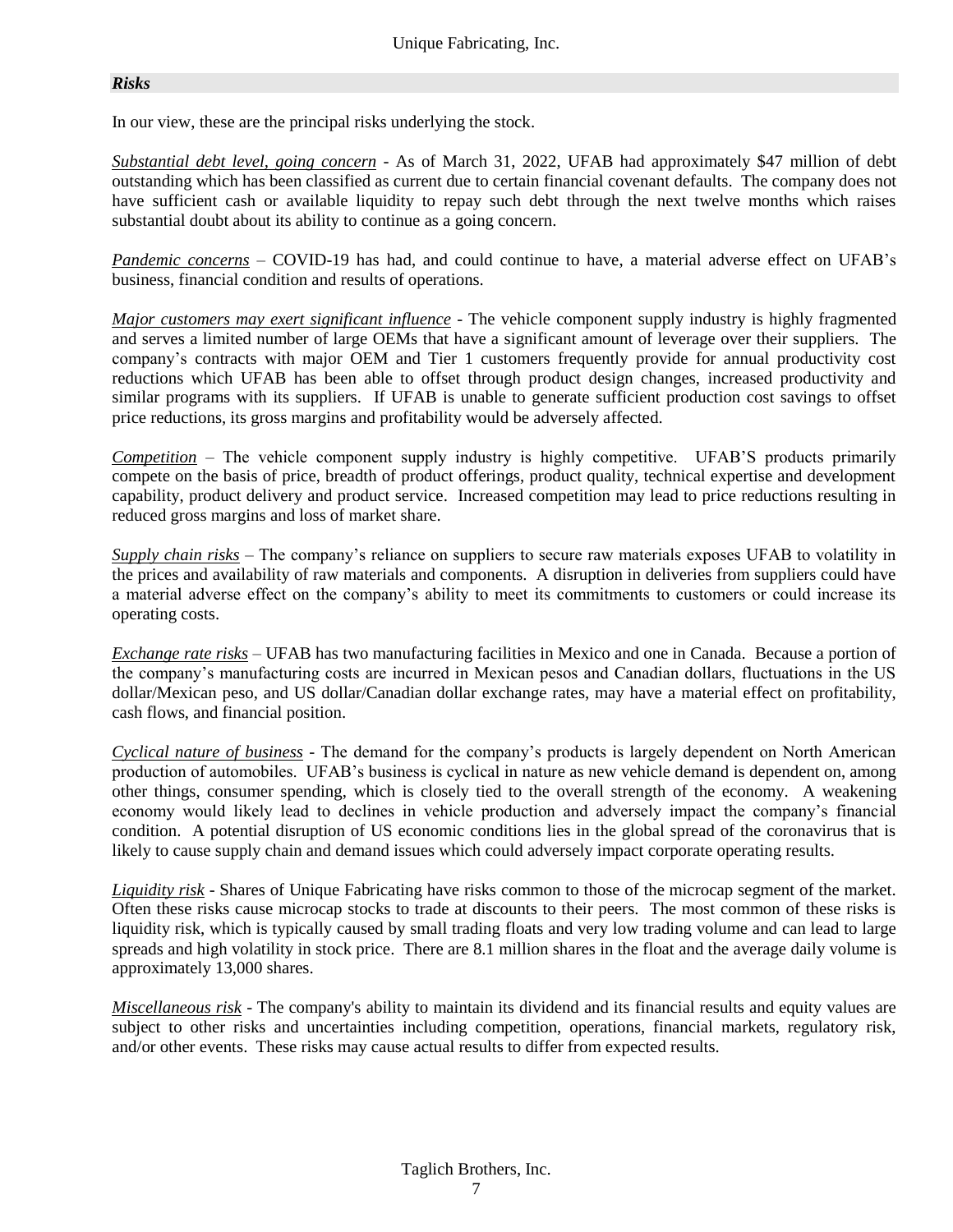#### Consolidated Balance Sheets (in thousands \$)

|                                          | <b>FY19A</b> | FY20A   | <b>FY21A</b> | 3/22A   | FY22E   | FY23E   |
|------------------------------------------|--------------|---------|--------------|---------|---------|---------|
| Cash                                     | 650          | 760     | 742          | 752     | 756     | 746     |
| Accounts receivable                      | 24,701       | 23,759  | 23,469       | 26,566  | 24,552  | 26,583  |
| Inventory                                | 13,047       | 11,951  | 13,770       | 13,477  | 14,421  | 16,406  |
| Prepaid expenses and other               | 4,160        | 9,670   | 7,008        | 7,441   | 7,441   | 7,441   |
| Total current assets                     | 42,558       | 46,140  | 44,989       | 48,236  | 47,169  | 51,176  |
| Property, plant and equipment            | 23,415       | 22,383  | 22,567       | 21,981  | 21,747  | 21,093  |
| Goodwill                                 | 22,111       | 22,111  | 16,996       | 16,996  | 16,996  | 16,996  |
| Intangible assets                        | 11,625       | 7,605   | 5,161        | 4,700   | 3,856   | 2,877   |
| Other assets                             | 1,959        | 12,941  | 13,964       | 13,965  | 13,965  | 13,965  |
| <b>Total assets</b>                      | 101,668      | 111,180 | 103,677      | 105,878 | 103,733 | 106,107 |
|                                          |              |         |              |         |         |         |
| Accounts payable                         | 9,324        | 10,892  | 10,056       | 14,117  | 13,395  | 15,239  |
| Current portion of long-term debt        | 2,847        | 35,864  | 28,884       | 27,713  | 24,741  | 20,541  |
| Income taxes payable                     |              | 204     | 303          | 311     | 311     | 311     |
| Revolver - current portion               |              | 11,494  | 19,541       | 19,336  | 21,917  | 21,617  |
| Accrued compensation                     | 1,225        | 792     | 1,149        | 1,709   | 1,709   | 1,709   |
| Other accrued liabilites                 | 1,979        | 4,551   | 3,478        | 3,237   | 3,237   | 3,237   |
| Total current liabilities                | 15,375       | 63,797  | 63,411       | 66,423  | 65,310  | 62,654  |
| Long-term debt                           | 33,220       | 2,999   |              |         |         |         |
| Line of credit                           | 11,418       |         |              |         |         |         |
| Other liabilities                        | 2,195        | 10,519  | 9,139        | 8,856   | 8,856   | 8,856   |
| <b>Total liabilities</b>                 | 62,208       | 77,315  | 72,550       | 75,279  | 74,166  | 71,510  |
| <b>Total stockholders' equity</b>        | 39,460       | 33,865  | 31,127       | 30,599  | 29,567  | 34,597  |
| Total liabilities & stockholders' equity | 101,668      | 111,180 | 103,677      | 105,878 | 103,733 | 106,107 |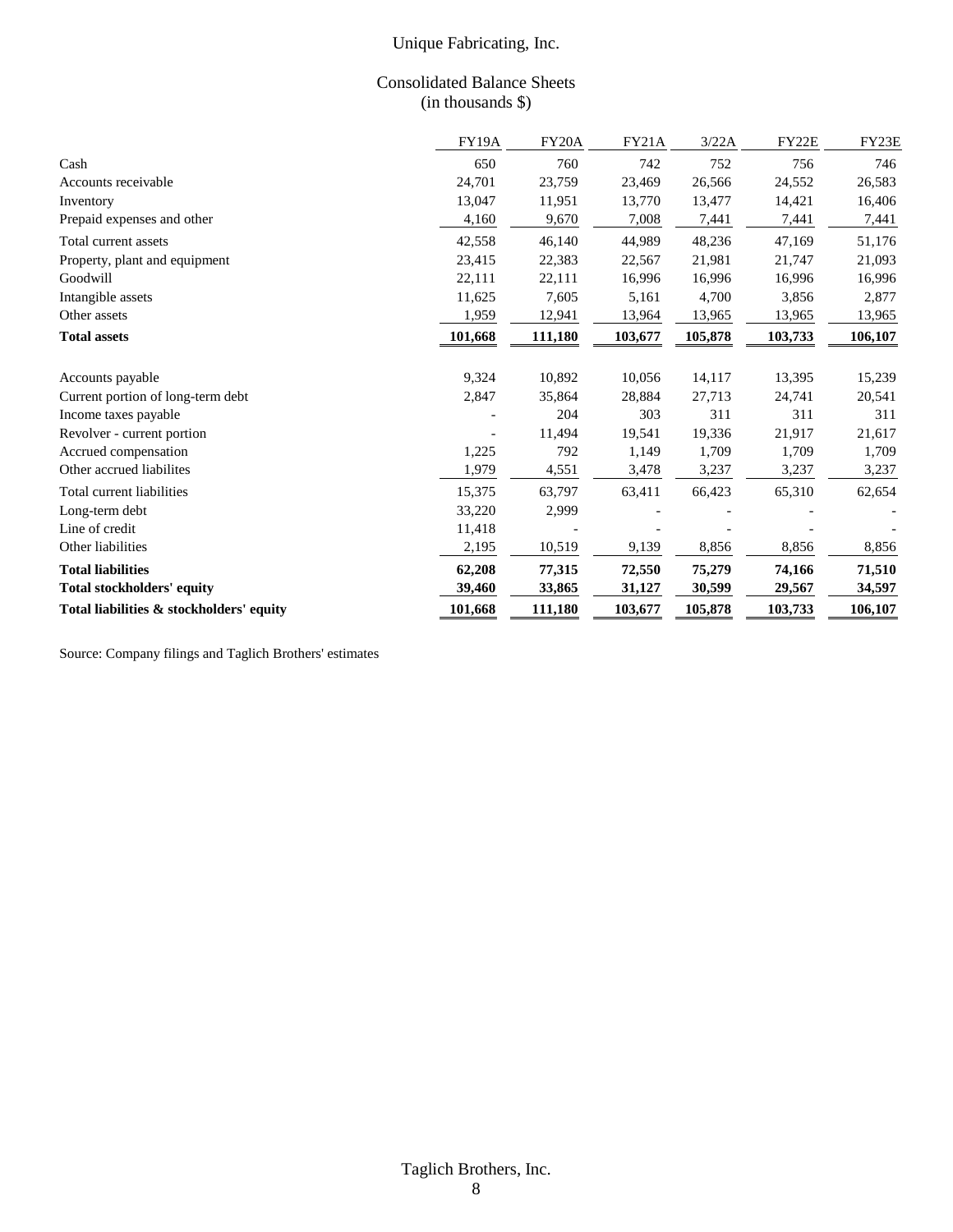#### Income Statements for the Fiscal Years Ended (in thousands \$)

|                                      | 2019A              | 2020A             | 2021A              | 2022E              | 2023E              |
|--------------------------------------|--------------------|-------------------|--------------------|--------------------|--------------------|
| Sales<br>Cost of sales               | 152,489<br>120,981 | 120,214<br>99,543 | 125,669<br>108,950 | 147,312<br>126,902 | 174,000<br>144,370 |
| Gross profit                         | 31,507             | 20,671            | 16,719             | 20,411             | 29,630             |
| Selling, general, and administrative | 26,751             | 25,484            | 22,566             | 20,072             | 21,000             |
| Restructuring / impairment expenses  | 9,512              | 1,230             | 5,115              |                    |                    |
| Operating income (loss)              | (4,755)            | (6,043)           | (10, 962)          | 339                | 8,630              |
| Other income (expense)               | 11                 | 157               | 6,153              | (59)               |                    |
| Interest expense                     | (4, 287)           | (3,608)           | (3,006)            | (2, 425)           | (2, 442)           |
| Income before income taxes           | (9,031)            | (9, 494)          | (7, 815)           | (2, 146)           | 6,188              |
| Income tax (benefit)                 | 37                 | (3,784)           | (852)              | (136)              | 1,609              |
| Net income                           | (9,068)            | (5,710)           | (6, 963)           | (2,010)            | 4,579              |
| <b>EPS</b>                           | (0.93)             | (0.58)            | (0.67)             | (0.17)             | 0.39               |
| <b>Shares Outstanding</b>            | 9,779              | 9,780             | 10,316             | 11,733             | 11,733             |
| <b>EBITDA</b>                        | 2,119              | 1,199             | 790                | 4,705              | 8,630              |
| <b>Margin Analysis</b>               |                    |                   |                    |                    |                    |
| Gross margin                         | 20.7%              | 17.2%             | 13.3%              | 13.9%              | 17.0%              |
| SG&A                                 | 17.5%              | 21.2%             | 18.0%              | 13.6%              | 12.1%              |
| Operating margin                     | (3.1)%             | (5.0)%            | (8.7)%             | 0.2%               | 5.0%               |
| Tax rate                             | (0.4)%             | 39.9%             | <b>NMF</b>         | <b>NMF</b>         | 26.0%              |
| Net margin                           | (5.9)%             | (4.7)%            | (5.5)%             | (1.4)%             | 2.6%               |
| Year / Year Growth                   |                    |                   |                    |                    |                    |
| <b>Total Revenues</b>                | $(12.8)\%$         | $(21.2)\%$        | 4.5%               | 17.2%              | 18.1%              |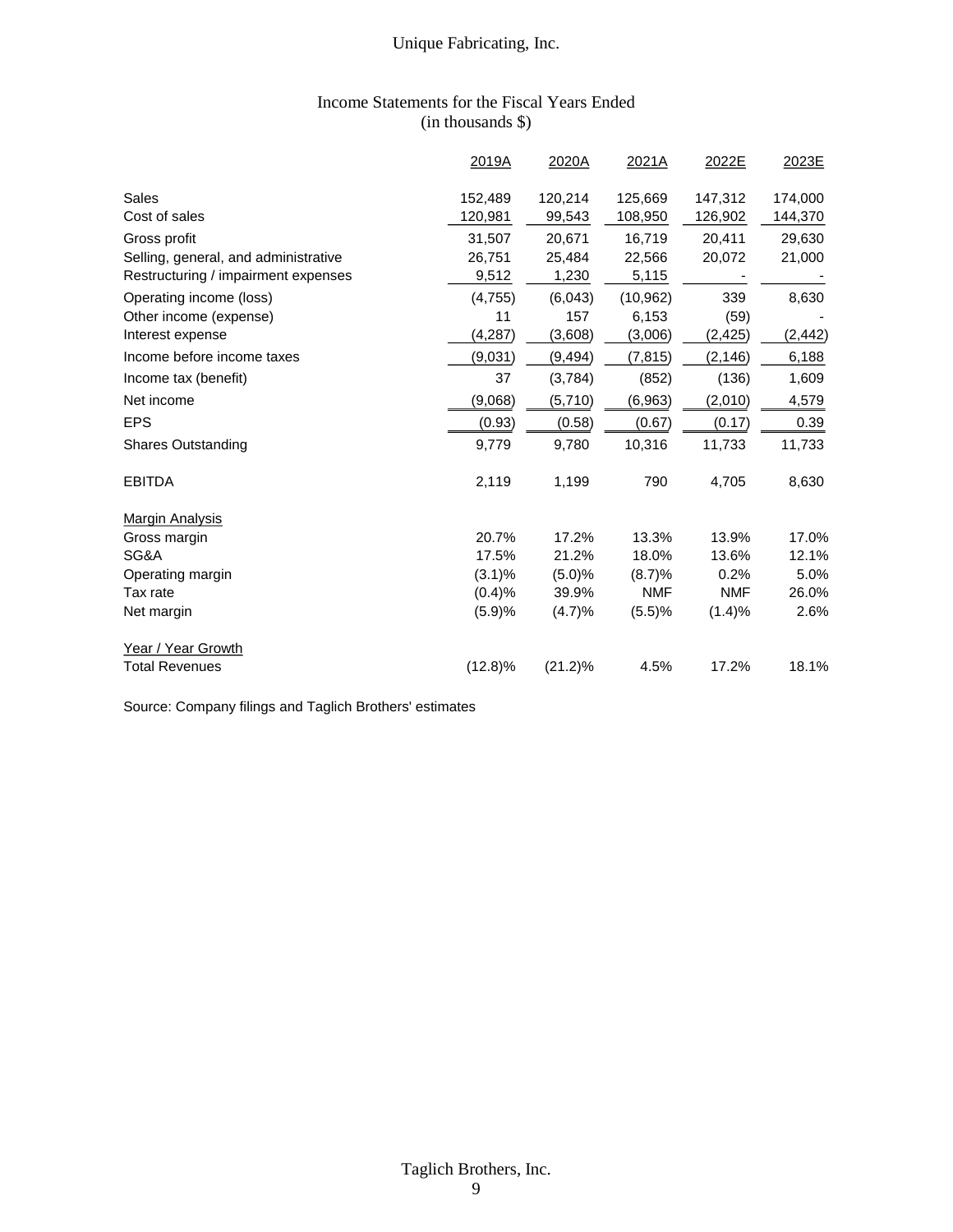#### Quarterly Income Statement 2021A to 2023E (in thousands \$)

|                                      | 3/21A      | 6/21A      | 9/21A          | 12/21A     | 2021A      | 3/22A  | 6/22E    | 9/22E  | 12/22E | 2022E      | 3/23E        | 6/23E  | 9/23E  | 12/23E | 2023E    |
|--------------------------------------|------------|------------|----------------|------------|------------|--------|----------|--------|--------|------------|--------------|--------|--------|--------|----------|
| Sales                                | 34,798     | 30,896     | 29,909         | 30,066     | 125,669    | 35,312 | 35,000   | 38,000 | 39,000 | 147,312    | 45,000       | 44,000 | 43,000 | 42,000 | 174,000  |
| Cost of sales                        | 28,936     | 26,280     | 26,629         | 27,105     | 108,950    | 30,534 | 30,538   | 32,680 | 33,150 | 126,902    | 36,675       | 36,300 | 35,905 | 35,490 | 144,370  |
| Gross profit                         | 5,862      | 4,616      | 3.280          | 2,961      | 16,719     | 4,778  | 4,463    | 5,320  | 5,850  | 20,411     | 8,325        | 7.700  | 7.095  | 6,510  | 29,630   |
| Selling, general, and administrative | 5,814      | 6.081      | 5,741          | 4,930      | 22,566     | 4,972  | 5,000    | 5,000  | 5,100  | 20,072     | 5,400        | 5,300  | 5,200  | 5,100  | 21,000   |
| Restructuring / impairment expenses  |            |            | 5,115          |            | 5,115      |        |          |        |        |            |              |        |        |        |          |
| Operating income (loss)              | 48         | (1, 465)   | (7, 576)       | (1,969)    | (10,962)   | (194)  | (538)    | 320    | 750    | 339        | 2,925        | 2,400  | 1,895  | 1,410  | 8,630    |
| Other income (expense)               | 18         | 21         | 6,041          | 73         | 6,153      | (59)   |          |        |        | (59)       |              |        |        |        |          |
| Interest expense                     | (693)      | (769)      | (843)          | (701)      | (3,006)    | (481)  | (658)    | (648)  | (638)  | (2, 425)   | (627)        | (615)  | (605)  | (595)  | (2, 442) |
| Income before income taxes           | (627)      | (2, 213)   | (2,378)        | (2,597)    | (7, 815)   | (734)  | (1, 196) | (328)  | 112    | (2, 146)   | 2,298        | 1,785  | 1,290  | 815    | 6,188    |
| Income tax (benefit)                 | 442        | 296        | (522)          | (1,068)    | (852)      | (165)  |          |        | 29     | (136)      | 597          | 464    | 335    | 212    | 1,609    |
| Net income                           | (1,069)    | (2,509)    | (1,856)        | (1,529)    | (6,963)    | (569   | (1, 196) | (328)  | 83     | (2,010)    | <u>1,701</u> | 1,321  | 955    | 603    | 4,579    |
| <b>EPS</b>                           | (0.11)     | (0.26)     | (0.19)         | (0.13)     | (0.67)     | (0.05) | (0.10)   | (0.03) | 0.01   | (0.17)     | 0.14         | 0.11   | 0.08   | 0.05   | 0.39     |
| Shares Outstanding                   | 9,780      | 9,780      | 9,970          | 11,733     | 10,316     | 11,733 | 11,733   | 11,733 | 11,733 | 11,733     | 11,733       | 11,733 | 11,733 | 11,733 | 11,733   |
| <b>EBITDA</b>                        |            |            |                |            | 790        |        |          |        |        | 4,705      |              |        |        |        | 8,630    |
| <b>Margin Analysis</b>               |            |            |                |            |            |        |          |        |        |            |              |        |        |        |          |
| Gross margin                         | 16.8%      | 14.9%      | 11.0%          | 9.8%       | 13.3%      | 13.5%  | 12.8%    | 14.0%  | 15.0%  | 13.9%      | 18.5%        | 17.5%  | 16.5%  | 15.5%  | 17.0%    |
| SG&A                                 | 16.7%      | 19.7%      | 19.2%          | 16.4%      | 18.0%      | 14.1%  | 19.8%    | 13.2%  | 13.1%  | 13.6%      | 12.0%        | 19.8%  | 12.1%  | 12.1%  | 12.1%    |
| Operating margin                     | 0.1%       | $(4.7)\%$  | $(25.3)\%$     | (6.5)%     | (8.7)%     | (0.5)% | (1.5)%   | 0.8%   | 1.9%   | 0.2%       | 6.5%         | 5.5%   | 4.4%   | 3.4%   | 5.0%     |
| <b>Tax</b> rate                      | $(70.5)\%$ | $(13.4)\%$ | 22.0%          | 41.1%      | <b>NMF</b> | 22.5%  | 26.0%    | 26.0%  | 26.0%  | <b>NMF</b> | 26.0%        | 26.0%  | 26.0%  | 26.0%  | 26.0%    |
| Net margin                           | $(3.1)\%$  | $(8.1)$ %  | (6.2)%         | (5.1)%     | (5.5)%     | (1.6)% | (3.4)%   | (0.9)% | 0.2%   | (1.4)%     | 3.8%         | 3.0%   | 2.2%   | 1.4%   | 2.6%     |
| Year / Year Growth                   |            |            |                |            |            |        |          |        |        |            |              |        |        |        |          |
| <b>Total Revenues</b>                | 0.4%       |            | 106.3% (15.9)% | $(14.2)\%$ | 4.5%       | 1.5%   | 13.3%    | 27.1%  | 29.7%  | 17.2%      | 27.4%        | 25.7%  | 13.2%  | 7.7%   | 18.1%    |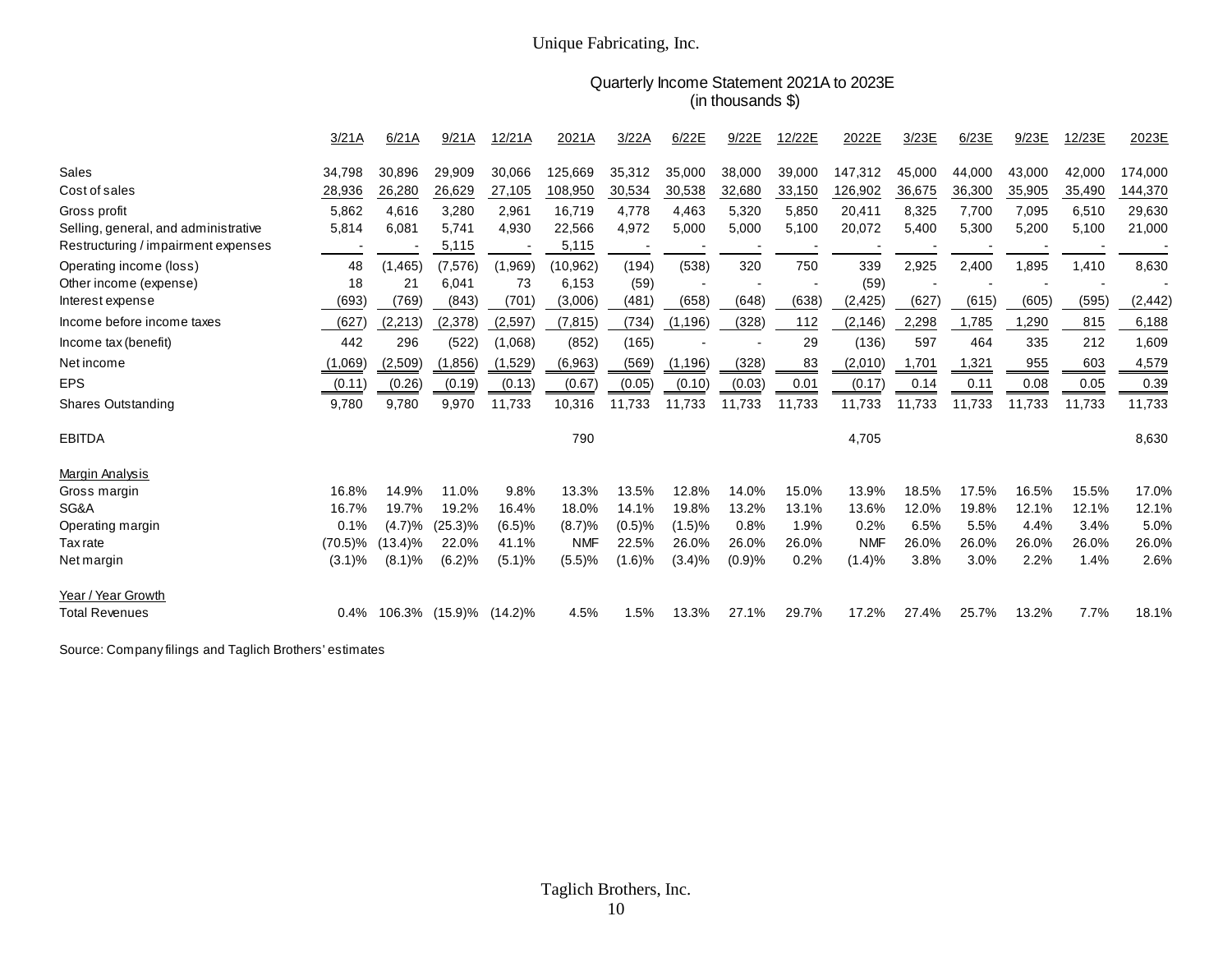#### Statement of Cash Flows for the Periods Ended (in thousands \$)

|                                                  | FY19A                    | FY20A                    | FY21A                    | 3M22A               | FY22E   | FY23E                    |
|--------------------------------------------------|--------------------------|--------------------------|--------------------------|---------------------|---------|--------------------------|
| Net income (loss)                                | (9,068)                  | (5,710)                  | (6,963)                  | (569)               | (2,010) | 4,579                    |
| Impairment of goodwill                           | 6,760                    | $\overline{\phantom{a}}$ | 5,115                    | $\overline{a}$      |         |                          |
| Inventory allowance                              | 1,742                    | $\overline{a}$           | $\bar{a}$                | $\overline{a}$      |         |                          |
| Depreciation and amortization                    | 6,863                    | 7,085                    | 5,599                    | 1,276               | 4,425   | 3,933                    |
| Amortization of debt issuance costs              | 177                      | 189                      | 214                      | 56                  | 224     | 224                      |
| (Gain) loss on sale of assets                    | 68                       | 464                      | (12)                     | $\bar{\phantom{a}}$ |         |                          |
| Bad debt adjustment                              | 243                      | 740                      | (307)                    | (72)                | (72)    | $\overline{\phantom{a}}$ |
| Loss (gain) on derivative instruments            | 578                      | 329                      | (625)                    | (380)               | (380)   | $\blacksquare$           |
| Gain on foregiveness of debt                     | $\overline{a}$           | $\overline{\phantom{a}}$ | (6,000)                  | $\overline{a}$      |         |                          |
| Stock option expense                             | 130                      | 115                      | 388                      | 41                  | 450     | 450                      |
| Accrued in-kind interest on long-term debt       | $\overline{\phantom{a}}$ | $\overline{\phantom{a}}$ | 121                      | 39                  | 156     | 156                      |
| Deferred taxes                                   | (1, 153)                 | (1, 539)                 | (1, 486)                 | $\qquad \qquad -$   | (61)    | (379)                    |
| Cash earnings (loss)                             | 6,340                    | 1,673                    | (3,956)                  | 391                 | 2,732   | 8,963                    |
| Changes in assets and liabilities                |                          |                          |                          |                     |         |                          |
| Accounts receivable                              | 5,888                    | 202                      | 597                      | (3,025)             | (1,083) | (2,031)                  |
| Inventory                                        | 2,584                    | 1,096                    | (1, 819)                 | 293                 | (651)   | (1,985)                  |
| Prepaid expenses and other assets                | (570)                    | (6, 864)                 | 2,486                    | (452)               | (433)   |                          |
| Accounts payable                                 | (1,104)                  | 1,236                    | (25)                     | 4,107               | 3,339   | 1,844                    |
| Other liabilities                                | (1,117)                  | 1,287                    | (935)                    | 444                 | 319     |                          |
| (Increase) decrease in working capital           | 5,681                    | (3,043)                  | 304                      | 1,367               | 1,492   | (2,172)                  |
| Net cash provided by (used in) operations        | 12,021                   | (1,370)                  | (3,652)                  | 1,758               | 4,224   | 6,791                    |
| Purchase of property and equipment               | (2,759)                  | (2,425)                  | (3,429)                  | (229)               | (2,300) | (2,300)                  |
| Proceeds from sale of property and equipment     | 119                      | 889                      | 100                      |                     |         |                          |
| Net cash provided by (used in) investing         | (2,640)                  | (1, 536)                 | (3,329)                  | (229)               | (2,300) | (2,300)                  |
| Net change in bank overdraft                     | (1,036)                  | 332                      | (811)                    | (46)                | (46)    |                          |
| Proceeds from debt                               | 1,300                    | $\overline{\phantom{a}}$ | $\overline{\phantom{a}}$ | $\overline{a}$      |         |                          |
| Payments on term loans                           | (3,350)                  | (3,161)                  | (4,200)                  | (1,228)             | (4,200) | (4,200)                  |
| Proceeds from (payments on) revolving facilities | (6, 565)                 | (3)                      | 7,930                    | (245)               | 2,336   | (300)                    |
| Debt issuance costs                              |                          | (151)                    |                          |                     |         |                          |
| Proceeds from the issuance of stock and warrants | $\overline{\phantom{0}}$ | $\overline{a}$           | 4,044                    |                     |         |                          |
| Proceeds from PPP loan                           | $\overline{\phantom{a}}$ | 5,999                    |                          |                     |         |                          |
| Distribution of cash dividends                   | (490)                    | $\overline{a}$           | $\overline{\phantom{a}}$ |                     |         |                          |
| Net cash provided by (used in) financing         | (10, 141)                | 3,016                    | 6,963                    | (1, 519)            | (1,910) | (4,500)                  |
| Net change in cash                               | (760)                    | 110                      | (18)                     | 10                  | 14      | (9)                      |
| Cash - beginning of period                       | 1,410                    | 650                      | 760                      | 742                 | 742     | 756                      |
| Cash - end of period                             | 650                      | 760                      | 742                      | 752                 | 756     | 746                      |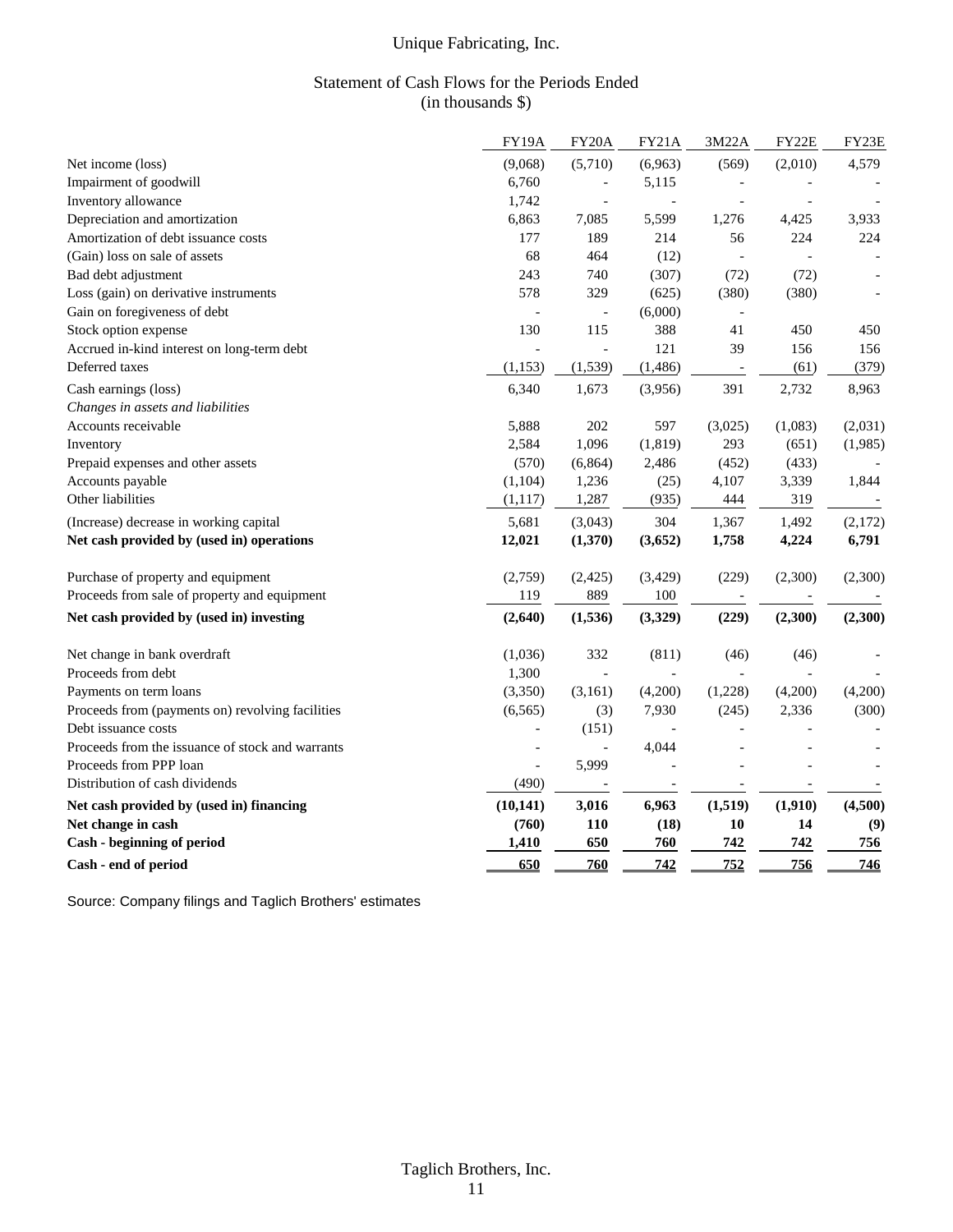#### **Price Chart**



#### **Taglich Brothers' Current Ratings Distribution**





| <b>Investment Banking Services for Companies Covered in the Past 12 Months</b> |          |               |  |  |  |  |  |
|--------------------------------------------------------------------------------|----------|---------------|--|--|--|--|--|
|                                                                                |          |               |  |  |  |  |  |
|                                                                                | <u>#</u> | $\frac{9}{6}$ |  |  |  |  |  |
|                                                                                |          | 25            |  |  |  |  |  |
|                                                                                |          |               |  |  |  |  |  |
| Rating<br>Buy<br>Hold<br>Sell                                                  |          |               |  |  |  |  |  |
| Not Rated                                                                      |          |               |  |  |  |  |  |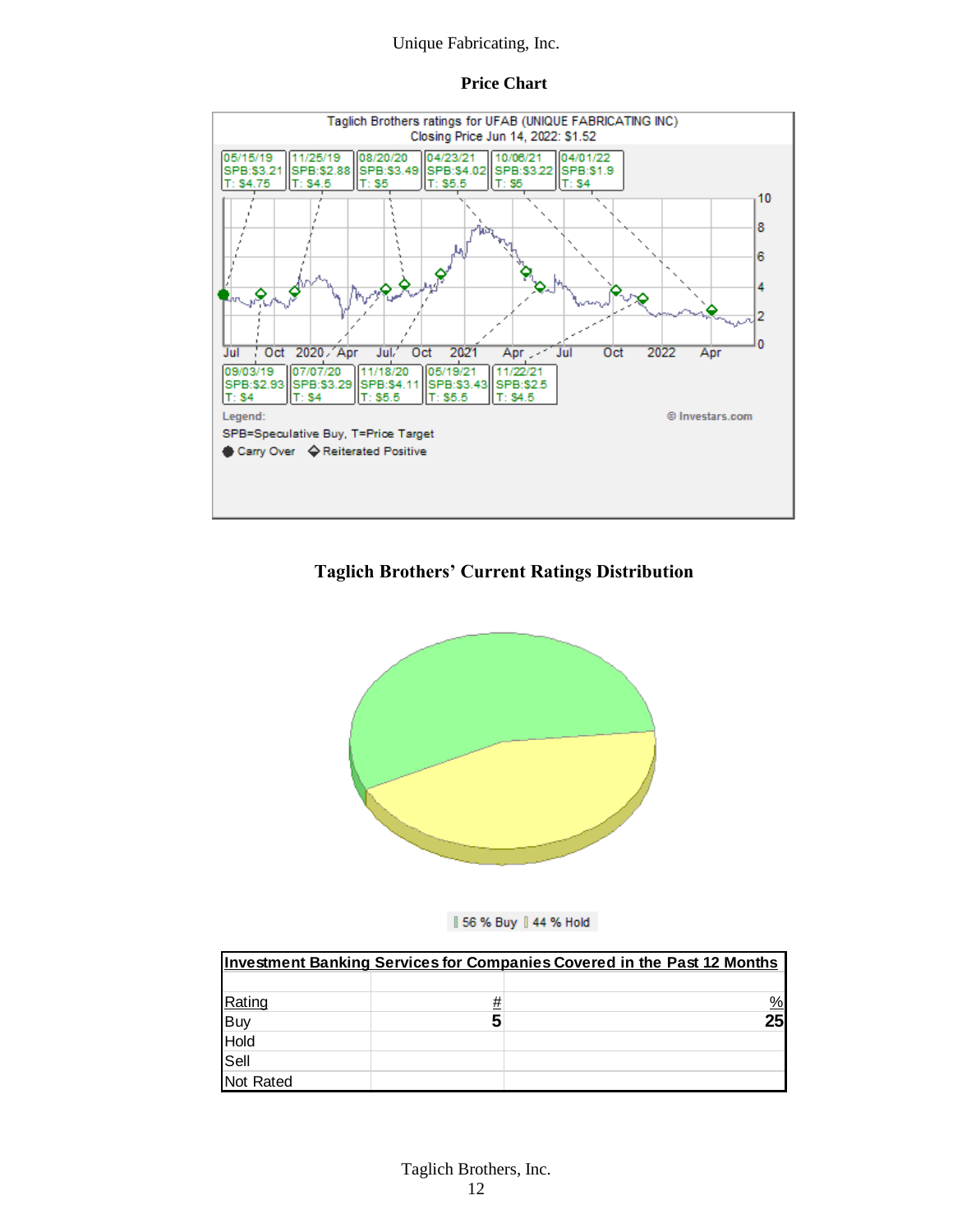#### **Important Disclosures**

As of June 15, 2022, Taglich Brothers, Inc. and/or its affiliates, own more than 1% of UFAB common stock. Michael Taglich, President of Taglich Brothers, Inc., owns or has a controlling interest in 938,699 shares of UFAB common stock and warrants to purchase 27,054 shares of UFAB common stock. Robert Taglich, Managing Director of Taglich Brothers, Inc., owns or has a controlling interest in 654,847 shares of UFAB common stock and warrants to purchase 27,054 shares of UFAB common stock. Doug Hailey, Managing Director – Investment Banking at Taglich Brothers, Inc. owns or has a controlling interest in 124,821 shares of UFAB common stock and warrants to purchase 19,540 shares of UFAB common stock. William Cooke, Vice President – Investment Banking at Taglich Brothers, Inc. and a Director at Unique Fabricating, owns or has a controlling interest in 54,042 shares of UFAB common stock and warrants and options to purchase 23,132 shares of UFAB common stock. Richard Oh, Managing Director at Taglich Brothers, Inc. owns or has a controlling interest in 9,000 shares of UFAB common stock and warrants to purchase 10,000 shares of UFAB common stock. Other employees at Taglich Brothers, Inc. own or have controlling interests in 3,300 shares of UFAB common stock and warrants to purchase 37,795 shares of UFAB common stock. Taglich Brothers, Inc. had an investment banking relationship with the company mentioned in this report. In March 2013, Taglich Brothers, Inc. arranged the equity financing for the Management Buyout of Unique Fabricating, Inc. In December 2013, Taglich Brothers, Inc. arranged the equity financing for UFAB's acquisition of Prescotech Industries, Inc. In July 2015, Taglich Brothers, Inc. served as the Joint Book Running Manager in the Initial Public Offering of common stock for the company. In September 2021, Taglich Brothers, Inc. acted as placement agent for a private offering of common stock for the company.

All research issued by Taglich Brothers, Inc. is based on public information. Unique Fabricating, Inc. does not pay Taglich Brothers, Inc. for the creation and dissemination of research reports.

#### **General Disclosures**

The information and statistical data contained herein have been obtained from sources, which we believe to be reliable but in no way are warranted by us as to accuracy or completeness. We do not undertake to advise you as to changes in figures or our views. This is not a solicitation of any order to buy or sell. Taglich Brothers, Inc. is fully disclosed with its clearing firm, Axos Clearing, LLC, is not a market maker and does not sell to or buy from customers on a principal basis. The above statement is the opinion of Taglich Brothers, Inc. and is not a guarantee that the target price for the stock will be met or that predicted business results for the company will occur. There may be instances when fundamental, technical and quantitative opinions contained in this report are not in concert. We, our affiliates, any officer, director or stockholder or any member of their families may from time to time purchase or sell any of the above-mentioned or related securities. Analysts and members of the Research Department are prohibited from buying or selling securities issued by the companies that Taglich Brothers, Inc. has a research relationship with, except if ownership of such securities was prior to the start of such relationship, then an Analyst or member of the Research Department may sell such securities after obtaining expressed written permission from Compliance.

#### **Analyst Certification**

**I, John Nobile, the research analyst of this report, hereby certify that the views expressed in this report accurately reflect my personal views about the subject securities and issuers; and that no part of my compensation was, is, or will be, directly, or indirectly, related to the specific recommendations or views contained in this report.**